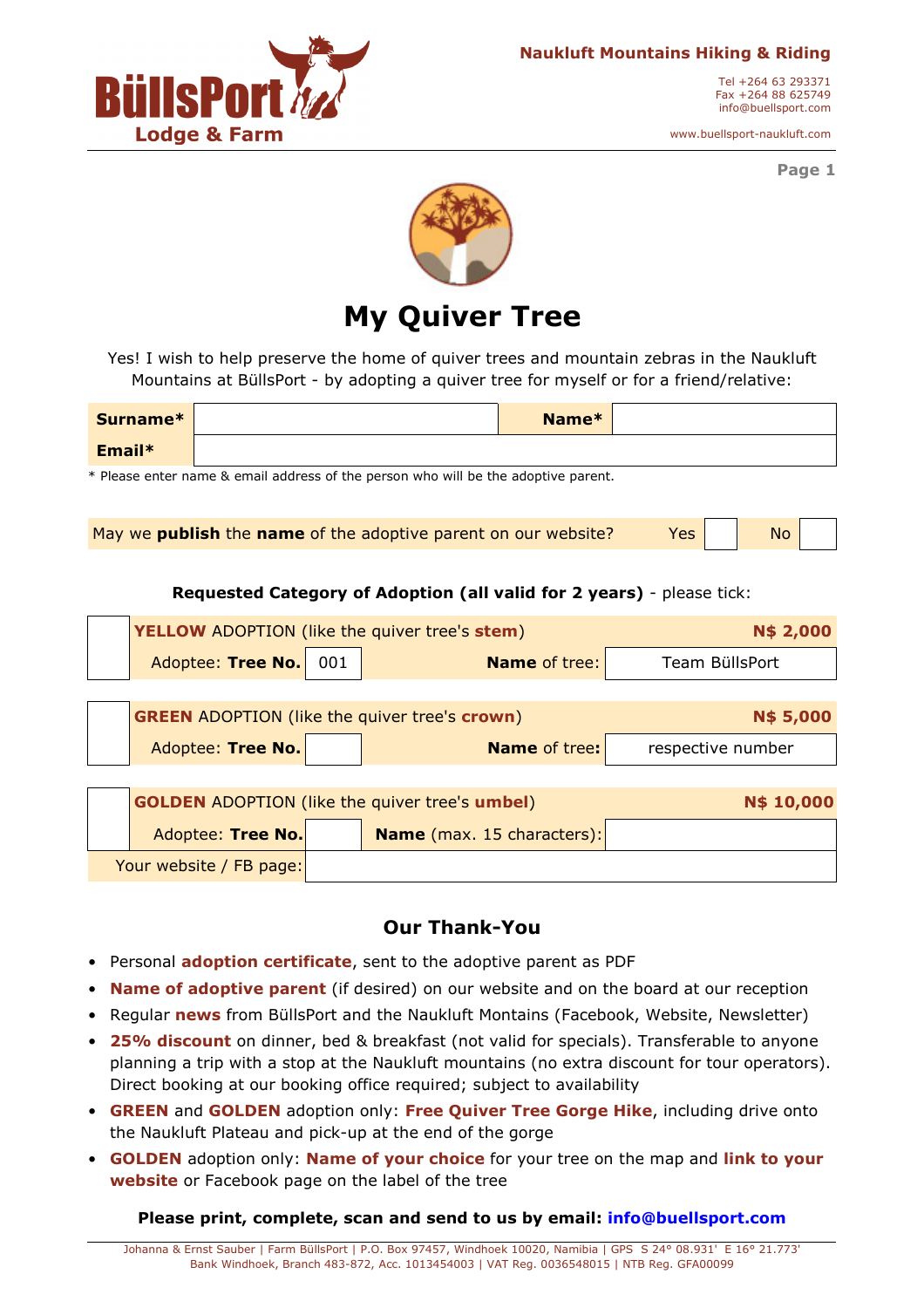

Tel +264 63 293371 Fax +264 88 625749 info@buellsport.com

www.buellsport-naukluft.com

**Page 2** 



# **My Quiver Tree**  Terms & Conditions of Adoption

1. With his / her donation, the donor declares that he / she agrees to the specified conditions. We reserve the right to make changes.

2. Each quiver tree adoption is valid for two years. This applies to all adoption categories. The start date is the receipt of the donation.

3. The donations will be used in accordance with the stated purpose.

4. Payment is made by credit or debit card - as in the usual procedure for booking a stay (for details see credit / debit card authorisation form).

5. The data transmitted to BüllsPort Lodge & Farm for the purpose of payment will be treated confidentially, will not be stored and will not be passed on to third parties.

6. A donation made to BüllsPort Lodge & Farm cannot be refunded.

7. After the donation has been made, the donor receives a confirmation of receipt. As a thank you, the person stated as the adoptive parent of the quiver tree receives the services and benefits listed for the selected adoption category.

8. In addition, the provisions concerning

- data protection (www.buellsport-naukluft.com/en/data-protection/) and
- disclaimer of liability (see www.buellsport-naukluft.com/en/disclaimer/) do apply,
- as well as the general terms and conditions of our guest establishment (as indicated on our rate sheets).

Herewith I acknowledge and accept the terms & conditions of the Quiver Tree Adoption:

| SIGNATURE:        |  | DATE: |  |
|-------------------|--|-------|--|
| PLEASE PRINT NAME |  |       |  |

#### **Please print, sign, scan and send all to us by email: info@buellsport.com**